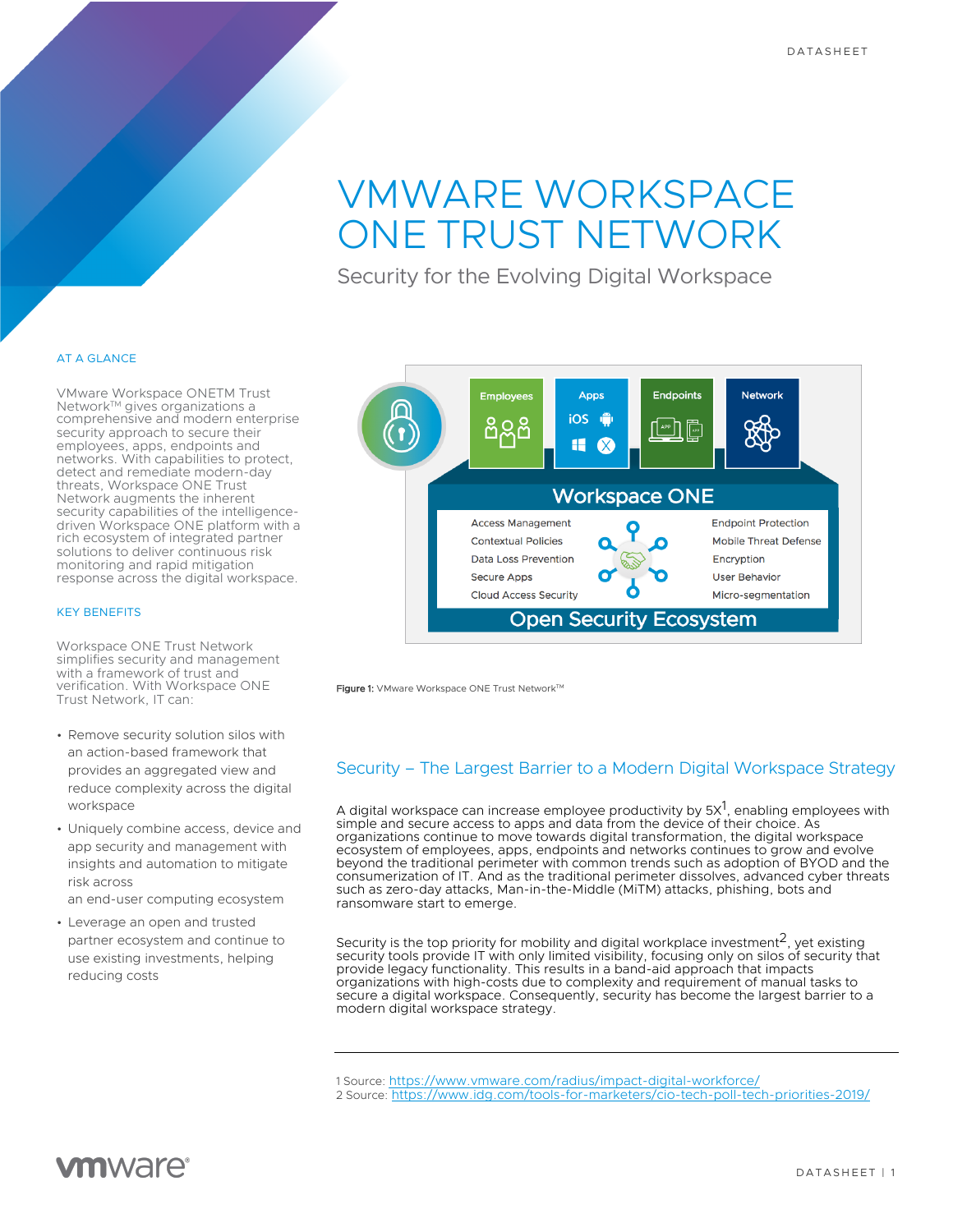### Comprehensive and Predictive Security in the Perimeter-less **Organization**

A new set of requirements to satisfy security needs without compromising user experience must be met:

- 1. To get an aggregated view, organizations need to use a framework to establish trust between the components securing their ecosystem.
- 2. And to continuously mitigate risk, organizations must be able to take insights from their environment to make predictive and automated decisions towards securing their digital workspace.

Workspace ONE Trust Network gives organizations a comprehensive and modern enterprise security approach to secure their employees, apps, endpoints and networks. Workspace ONE Trust Network provides a set of capabilities to protect, detect and remediate threats across the evolving digital workspace, based on a framework of trust and verification. When trust is established across a digital workspace, the result is an interconnected, least-privilege system that empowers employees by having security follow them. To manage risks related to modern-day cyber threats, Workspace ONE Trust Network combines insights from the intelligence-driven Workspace ONE platform with trusted security partner solutions to deliver predictive and automated security in the digital workspace.

# Protecting, Detecting and Remediating

It's not a matter of if an organization will encounter a cyber-attack, but when. With these expectations in place, IT ops and security teams can manage cybersecurity-risk by simplifying the mapping of security functions, for example using a framework such as the NIST Cybersecurity Framework, to capabilities provided by Workspace ONE Trust Network:

- Security capabilities begin by protecting a digital workspace, which include preventing malware using machine learning, preventing data exfiltration from corporate cloud-based apps and micro-segmenting networks against advanced persistent threats (APTs).
- When threats enter the digital workspace, they can be detected using continuous and adaptive monitoring, enabling IT ops and security teams to detect threats on mobile and desktop endpoints and apps.
- After threats are detected, Workspace ONE Trust Network can automate remediation, leveraging a powerful decision engine. When an attack is detected based on behavioral anomalies, an automated policy to block access to corporate data can be initiated.

### Unifying Access, Device and App Security, and Management with **Analytics**

Workspace ONE Trust Network combines the inherent security capabilities of the intelligence-driven Workspace ONE platform, which include access, device and app security and management with analytics, to uniquely bridge silos of management security solutions create. The Workspace ONE Intelligence service powers analytics on the Workspace ONE platform and provides workspace data aggregation, correlation and recommendations to deliver integrated insights and automation. By integrating Workspace ONE Trust Network capabilities with the Intelligence service, organizations can deliver ongoing security risk monitoring and rapid mitigation responses in today's perimeter-less world.

A decision engine helps correlate information such as out-of-network corporate devices with user behavior to detect threats and automate remediation through access policies. Integrated insights into threats data and granular device compliance status offer an easy way to identify and mitigate security issues in real-time improving security hygiene for the digital workspace. With the decision engine, IT can create rules to automate and optimize common tasks, such as remediating vulnerable Windows 10 endpoints with a critical patch and setting conditional access controls to apps and services at the group or individual level.

# **vm**ware<sup>®</sup>